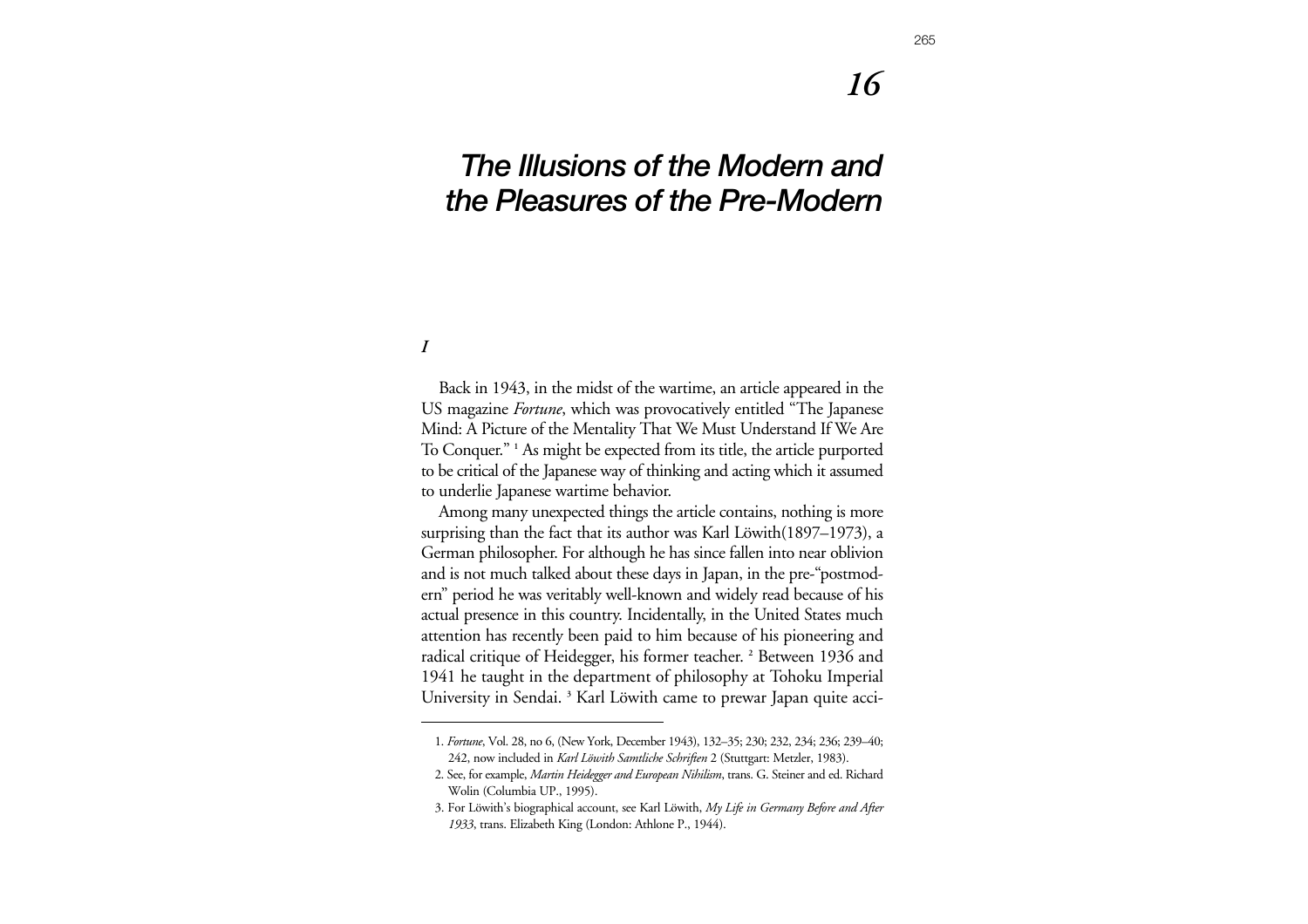dentally and in fact not without some reluctance. Labeled as Jewish by Nazi Germany, he was compelled to lead an exile life in Italy, Japan and the United States successively until he eventually returned to Germany in 1952. According to a reliable source, while in Rome from 1934 to 1936 he was desperately in need of a new position elsewhere because of the tenacious Nazi persecution, which he experienced in both its more blatant and subtle forms. It was under these pressing circumstances that Baron Kuki Shuzo, then Professor of Philosophy at Kyoto Imperial University and one of the former fellow students at Heidegger's seminar in Germany, offered Löwith a position at Tohoku Imperial University. Löwith, it must be admitted, was not completely eager to take a position in what then seemed like such an outlandish place, but it is not unfair to say that he was able to ensure his very survival in this unexpected way. At any rate, he thus came to Japan and spent about four years of intellectually prolific life in Sendai, producing *inter alia* one of his most important works, *From Hegel to Nietzsche*. **<sup>4</sup>** In early 1941, about ten months before Japan's attack on Pearl Harbor, he once again decided to move his place of exile from Japan to the United States.

It is, therefore, in a way shocking for the Japanese to find this eminent guest professor of philosophy, whom they were proud to have had once living among them, taking a propagandist stance in the article in question in favour of their wartime enemy. What comes as some relief and consolation for the Japanese, however, is the fact that his critique of the Japanese mentality as described in the article is thoroughly consistent with what he has to say about it elsewhere: there is no blatant sign of opportunist betrayal about it, neither ostentatiously humouring the Americans nor unfairly putting the Japanese in an unfavourable light.

After all is said and done, the article "The Japanese Mind," however, is critical through and through of the Japanese way of thinking and acting. According to Löwith, the Japanese mentality is poles apart from that of the modern West, even though the Japanese believe they have successfully undergone modernization. More than that, the Japanese even take it for granted that they can surpass Western civilization.

The proof of the matter can be found, he claims, in their superb con-

ceptual invention, "*wakon-yosai* " (i.e, the ideal that the Japanese Spirit can and should be perfected by Western Learning.) This ambitious and cunning grafting of the East and West, "the tradition of Oriental antiquity and Occidental modernity," is in fact not a creative mixture but, as Löwith's shrewd analysis shows, an entity defined by a means-to-end relationship. Western Leaning, which amounts to the same thing in this instance as "Occidental modernity," is always bound to serve as a tool of the Japanese Spirit, the ultimate end. An extreme example Löwith tellingly provides is that of "a Japanese Hegelian at the Imperial University of Tokyo, who announced that Hegel's logical principle is an appropriate scheme for understanding Japanese mythology. For this man, Hegel's grand principle of thesis, antithesis, and synthesis illuminates the three famous gifts of the Sun Goddess Amaterasu to the heavenly Japanese monarch [*tenno*], gifts that are still preserved in the sacred Shinto shrine Ise—the sword, the mirror, and the jewel." **<sup>5</sup>** I must hasten to add, however, that the "Japanese Hegelian at the Imperial University of Tokyo" Löwith refers to here was in all probability Kihira Tadayoshi (1874–1949), who was, however, not a *bona fide* member of the Imperial University of Tokyo but a part-time instructor who held his regular appointment at Gakushuin University. **<sup>6</sup>** This, of course, has nothing to do with the validity of Löwith's analysis of the Japanese way of life, which he bluntly describes as "amphibious" because it comprises two disparate elements: traditional Japanese Spirit and Western modernity. And his point is that this amphibious existence always has as its ultimate end the Japanese spirit.

What is then this Japanese spirit that functions as the ultimate end of all learning? The answer is sought in the semi-mysterious recognition of "nothingness." The genuine Japanese way of thinking, Löwith says, "has never been built up from logical concepts. Rather it has been a direct, intuitive grasp, expressed in paradoxical images." As an exemplary exponent of this manner of thinking, Löwith rightfully takes up Nishida Kitaro, who in Löwith's apt description "attempts to understand in terms of Western philosophy the Buddhist experience and notion of 'nothingness.'" While the Western philosophy, as Nishida understands it, is

<sup>4.</sup> The entire manuscripts were witten in Japan before 1936, the German version appeared in 1941 and the English one in 1964.

<sup>5.</sup> Ibid., p. 134.

<sup>6.</sup> I owe this information to Professor Karube Tadashi of the University of Tokyo, an expert on modern Japanese thought.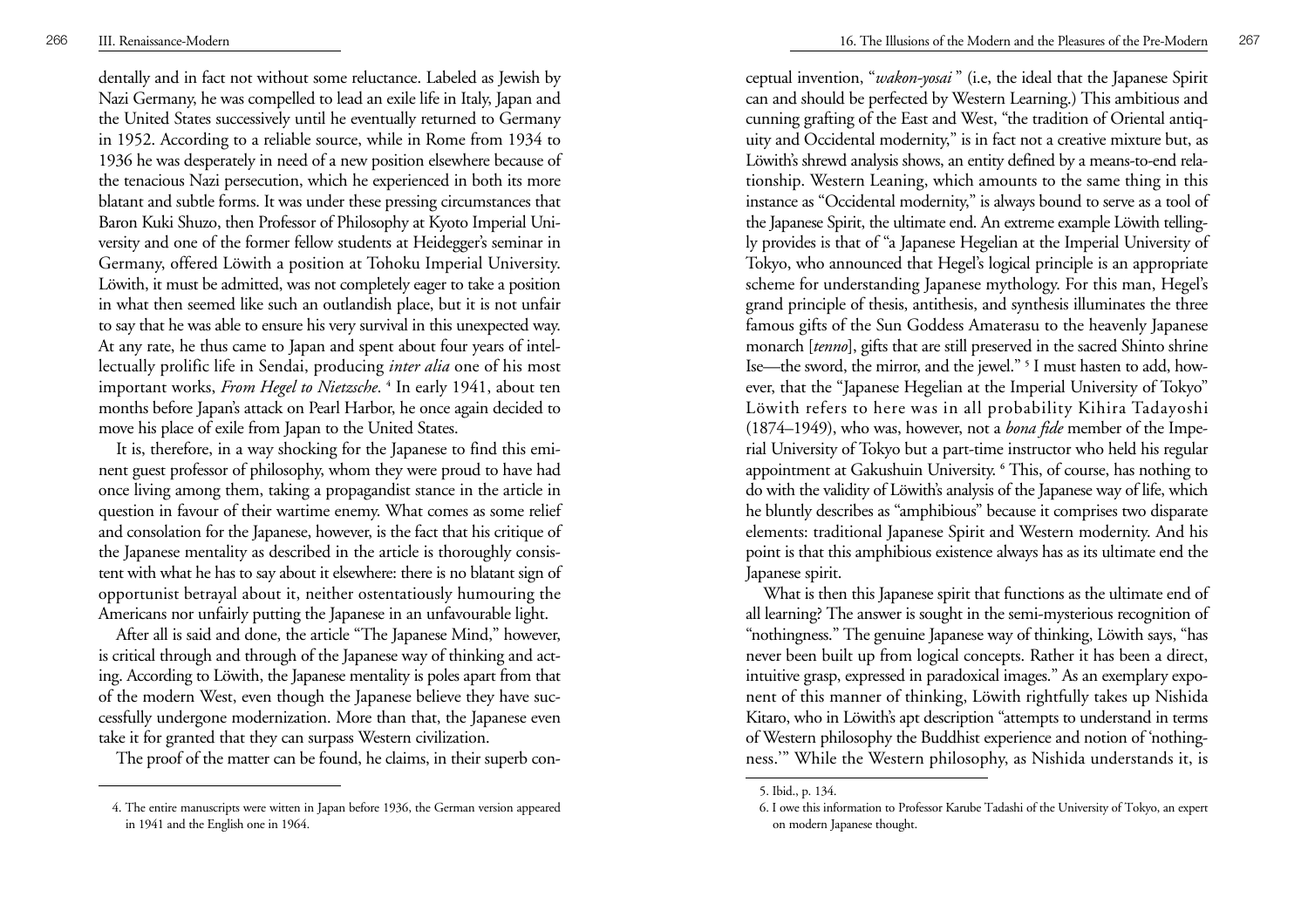limited by the frame of "being," what he prizes as the supreme nothingness of Oriental philosophy is "the richest and most perfect stature of being, the ground of every particular existence in nature and history." **<sup>7</sup>**

What is noteworthy here is the intuitiveness and emotionalism with which this recognition of nothingness is charged. There is hardly the will to logical construction in it, be it dialectical development, or teleological progression, or positive ethics. What is discernible is a nebulous tenacity of feeling. Since Japanese culture is inspired neither by Plato's " *eros*," nor by the faith of the Jewish prophets, nor by the Chinese teaching of manners and habits, one might ask whether it has a principle at all. Nishida would answer that it is based on sensitivity and feeling and is therefore indefinable and hardly intelligible for the Western intellect. "Even our supreme moral principle, loyalty to the monarch," he points out, "has simply developed on emotional grounds." It is then through the faculty of sensitivity and feeling that the supreme epistemological principle of nothingness and the other supreme moral principle of "loyalty to the monarch" are equally grasped and intuited. In the world where such intuition is all powerful, cutting the Gordian knot wherever it goes, one can easily see how the traditions of Zen Buddhism and its culture exert substantial influences. Death and self-sacrifice can be not only accepted but also prized as supreme instances of ethical as well as aesthetical ideal. Löwith expresses this in a clear-cut way: "the ultimate values for the Japanese mind have never been 'life, liberty, and the pursuit of happiness,' but rather loyalty, a free disregard of life and an honorable death." **<sup>8</sup>**

But when it comes down to the real business of modernity and modernization, "life, liberty, and the pursuit of happiness" is what it is all about. The modernized Japan, however, has not come to understand, let alone to possess, these essential values of the modern West. It rather boasts of retaining the Japanese Spirit, "the tradition of Oriental antiquity," the ultimate end, to which all kinds of learning, including that of modern West, are but means. And this is exactly what makes Löwith regard modern Japan as a contradiction in terms, a logical impossibility. **<sup>9</sup>**

One should never forget that the whole adoption of Western civilization in Japan was brought about by obedience to the monarch's edict, by loyalty but not by a spontaneous movement of emancipation. **<sup>10</sup>** In Löwith's view, then, the modernization of Japan, at least in its spiritual dimension, is totally an atavistic move. In the final analysis, it results merely in a confirmation of the Japanese Spirit in terms of and by means of Western culture and learning. In this instance of modernity in disguise there is no place for "life, liberty, and the pursuit of happiness," i.e., what the exponents of postmodernism label as "the Master Narratives of the modern."

#### *II*

In the same year 1943 that saw the publication of Löwith's article "The Japanese Mind" in the United States, two works appeared on the other side of the Pacific Ocean that dealt with the same topic in a similar vein. One was *The World Historical Standpoint and Japan* and the other was *Overcoming Modernity*. The topic they had in common was how to assess and situate Japan in the contemporary global and historical contexts. Since *Overcoming Modernity* looks more familiar and is taken up in depth elsewhere, let me focus on *The World Historical Standpoint and Japan.* **<sup>11</sup>** It is the report of a series of three symposia that were held in the years 1941 and 42, the initial one significantly taking place thirteen days before Japan entered the disastrous Second World War. Naturally, the tone of the argument was affected by the successive outcomes of the war as it was fought, but the fundamental outlook and position remained essentially unchanged throughout the series.

On 26 November 1941, thirteen days before Japan's surprise attack

<sup>7.</sup> Löwith, p. 135.

<sup>8.</sup> Löwith, p. 242.

<sup>9.</sup> It is interesting to note that Kevin Doak's analysis of Yasuda Yojuro's thought as "Japan as irony" points out the same kernel of the idea: "'Japan as irony' is an attempt to capture the nature of the Japanese experience of modernity. Brought out of a feudal society by a revo-

lution that proclaimed a 'restoration' of the days of old, modern Japan is a contradiction of terms," *Dreams of Difference: The Japan Romantic School and the Crisis of Modernity* (U. of California P., 1994), pp. 16–7.

<sup>10.</sup> Löwith, p. 240.

<sup>11. [</sup>*Sekaishiteki-tachiba to Nippon*] (Tokyo: Chuo-koronn-sha, 1943, March 15). The work consists of the reports of the three symposia "World Historical Standpoint and Japan" (on 26 November 1941), "Ethics and Historicity of the Greater East Asia Co-Prosperity Sphere" (4 March 1942), and "Philosophy of the Total War" (24 November 1942).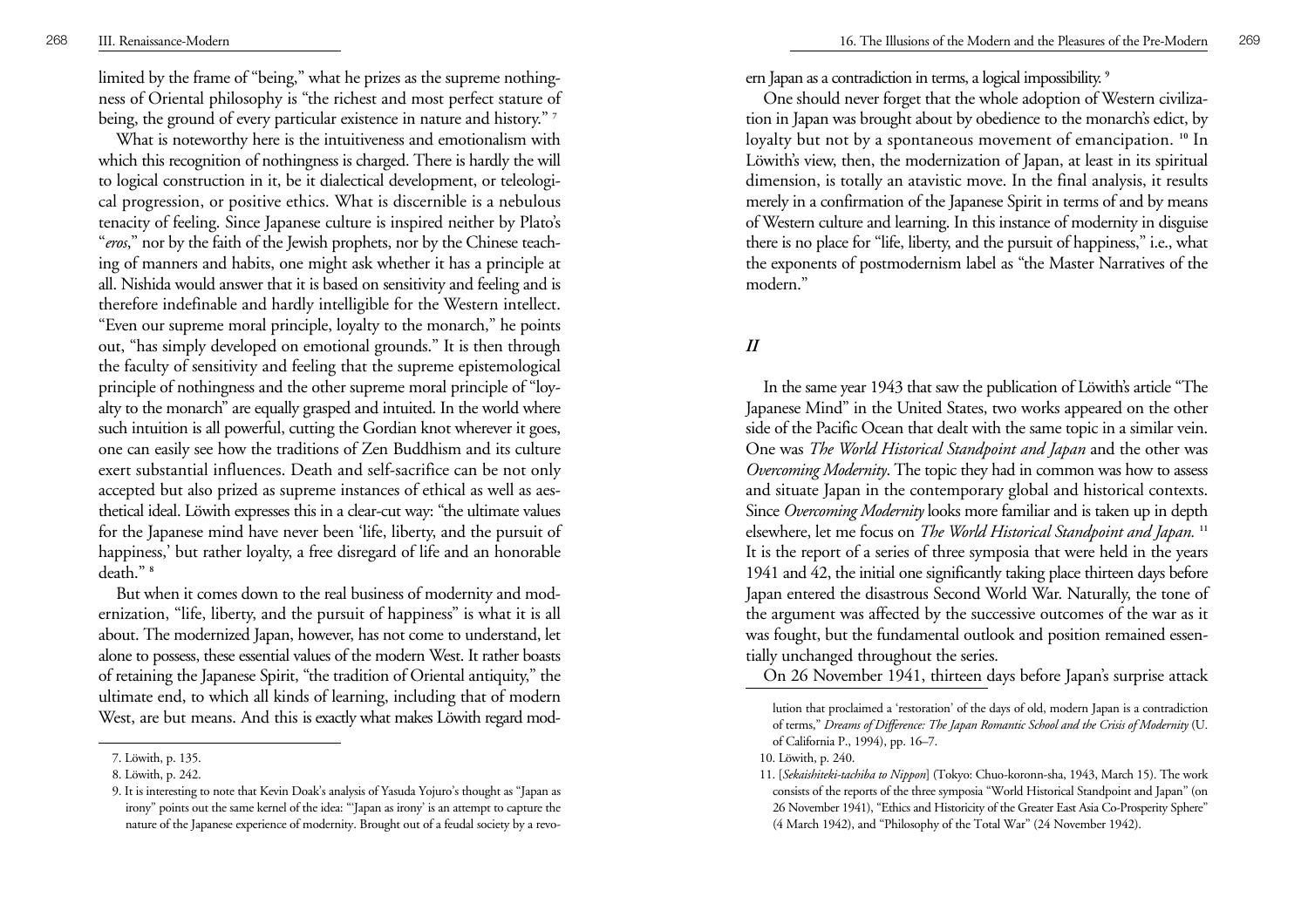on Pearl Harbor (which triggered the Pacific phase of the Second World War), four leading intellectuals of the day got together in Tokyo to hold a round-table talk. The participants were all from Kyoto Imperial University: Kōsaka Masaaki (1900–69 Professor of Philosophy), Nishitani Keiji (1900– 90 Professor of Philosophy), Kōyama Iwao (1905–93 Associate Professor of Philosophy), and Suzuki Shigetaka (1907–88 Associate Professor of Occidental History). They all belonged to the so-called "Kyoto School" of philosophy, whose charismatic leader was a philosopher Nishida Kitarō (1870–1945), a man who was in Karl Löwith's view "the only original thinker" of the day. Although he was absent from the symposia, Nishida's influence was nonetheless almost omnipresent throughout the discussions.

At the outset, Kōsaka proposed to take up the issue of "the philosophy of history" in the present-day Japan, i.e., how it can and should be constructed under the present historical circumstances in which it finds itself. But, he argued, the issue would inevitably lead to the problem of "the philosophy of world history" because without a world-historical perspective any philosophical reflection on Japan's history would be meaningless. Philosophizing about Japan's history at that point in time thus meant philosophizing on the world-wide scale about what will become of Japan, what meaning it will come to bear, and what duty and responsibility it is expected to carry out in the world to come. But, importantly, Kosaka went on to argue that Western philosophy of history (represented by Hegel and Ranke) would be useless in the construction of the much-needed philosophy of history for present Japan. His reason was that the situation Japan was now facing was so unique and specific that previous philosophical reflections on history would provide no appropriate model for Japan to benefit from.

From the beginning and throughout the whole discussion, the importance of the unique "historical self-consciousness" specific to contemporary Japan was emphasized. The participants, at that moment, were not aware of the surprise attack that was to be made in a couple of weeks' time, but they seem to have smelt something unusual in the air. And no doubt this was precisely what urged Kōsaka, albeit subconsciously, to take up the problem of history at the outset of the whole discussion. They were somehow convinced that they were standing at the very threshold of a major historical change.

Along with such "historical self-consciousness" specific to contemporary Japan, the unique role it is expected to play for world history was equally stressed. At the bottom of this recognition rested the assumption that the West—which meant Europe and North America—had done more than enough for its mission of modernization and now had nothing any more to offer to the betterment of the rest of the world; furthermore, the West had come to impose its negative ideals of imperialism, colonialism, individualism and liberalism on the entire world. The participants of the discussion were of the opinion that world history seen from the Japanese standpoint differs from the one seen from the Western viewpoint. The latter (the West), due to its indelibly Eurocentric perspective and its sense of cultural superiority, failed to recognize matters of global significance as such, and when in rare instances it did, it either relegated them eventually to European affairs or took them merely as threats to European hegemony. Thus, they concluded, it was hardly possible that Europe could ever be awaken to the reality that it was but one of many local civilizations.

But the Japanese standpoint toward the world history, with its unique "historical self-consciousness," as the participants of the discussion unanimously agreed, was fundamentally different from and far superior to the Western attitude. In the first place, this historical standpoint accorded the Japanese the privilege of perspective from which they could identify the limitations inherent in modern Western ideas and principles in action. And thus, if Japan had invaded China in the region of Manchuria back in 1931, according to the Kyoto philosophers' understanding (which by the way represented that of the Japanese majority in those days) the action was never an instance of imperialist invasion but rather a justifiable countermove against Western imperialist hegemonism. If Japan had not taken this kind of counteraction, the logic goes, the whole of Asia would have fallen under the Western imperialist powers. As the first and the only Asian nation ever to be modernized, Japan took it as its duty to halt the further advances of Western hegemony in Asia.

Another outcome consequent to the "historical self-consciousness" uniquely enjoyed by the Japanese people is the facile endorsement of the project called "the Greater East Asia Co-Prosperity Sphere." It was contended that such a project was necessary to stave off the on-going infiltration of Western colonization, to counter the Western political strat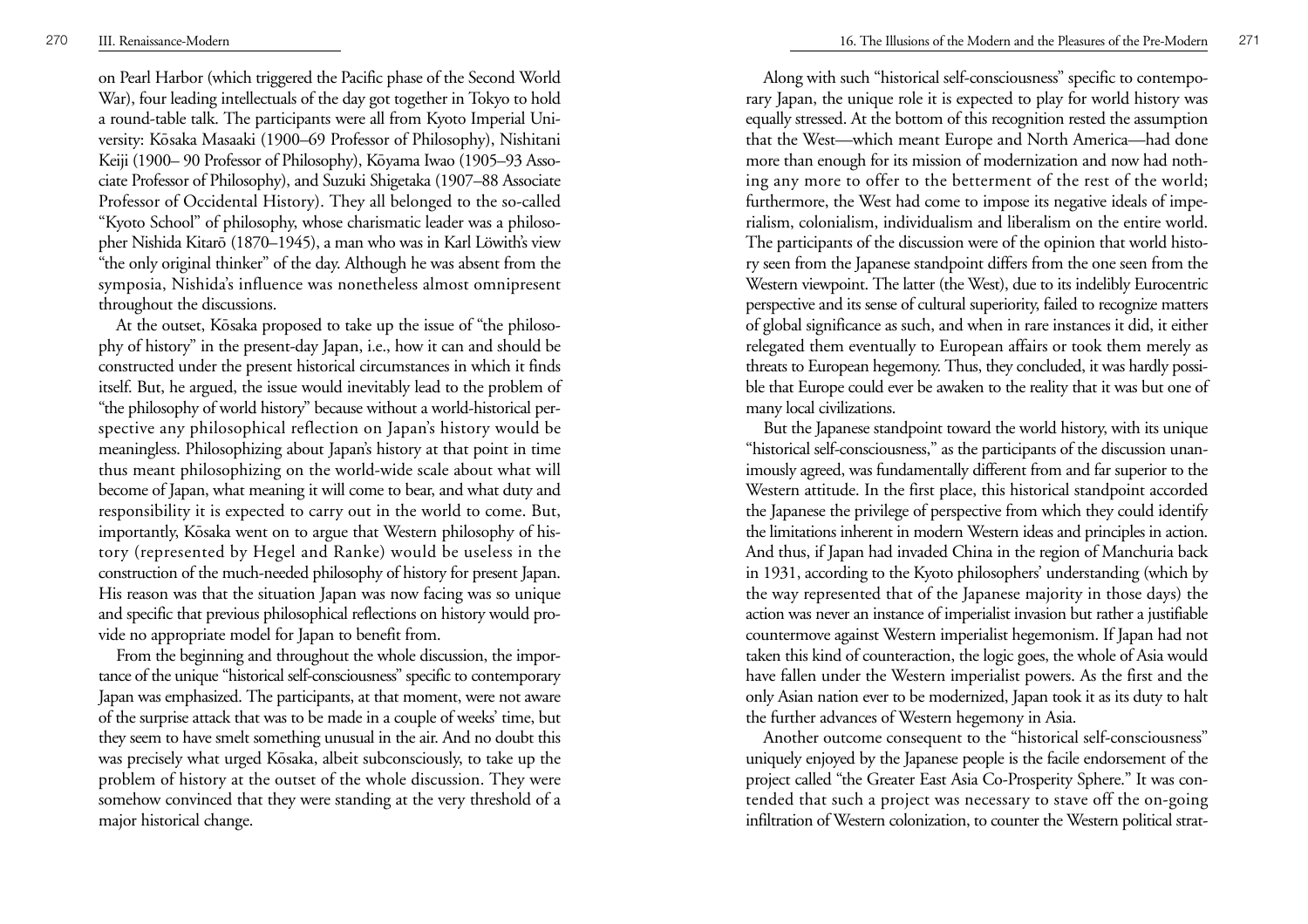egy of bloc economics and to realize the unique role that contemporary world history assigns to Japan. But what kind of New Order could and should it be? On what principle and in what way should it be constructed?

It can be immediately said that the New Order, as the four philoso phers from Kyoto depicted it in the course of their discussion, was characterized precisely by what the old order (the Western hegemony) lacked. What the Western way of thinking and doing was said to have lacked was the critical perspective to cope with such alleged evils as his torical progressivism, historicism and its concomitant relativism and skepticism, unbridled individualism and liberalism, and the insoluble contradiction between scientific technology and spiritual concerns. The envisaged New Order was therefore expected to supersede these funda mental problems with radical innovations in both theory and practice. This was obviously a tall order. But, much to our surprise, the four philosophers from Kyoto eventually came up with a solution and pre sented an outline of the New Order. It is undeniable, however, that what they smugly considered the genuine solution seems to us, benefiting from the advantage of hindsight, to be merely a solution arrived at through the philosophers' stone (i.e., alchemy). The philosophers' stone in this instance comprises several interrelated

elements. The most important of all is the idea of "minzoku-kokka" (lit erally "the nation-state," but in its overtones it has the connotation of defining the nation in terms of ethnicity). As a "*minzoku-kokka*" Japan is structured like a grand family with the monarch as its head or father. **<sup>12</sup>** It is by dint of this grand family structure that it is able to overcome the unbridled individualism and liberalism from which the modern West is said to be suffering. Taken as a close-knit family, where the parts and the whole are indistinguishably interdependent, the "*minzoku-kokka*" does not allow any libertine individualism to run amuck but keeps it within the bounds of the harmonious whole. Not only in its structure but also in its content the "*minzoku-kokka*" is conceived of as a family: one can talk about the problems of "blood" and "life," and even collective "sub jectivity." The "*minzoku-kokka*" is veritably a body politic, a family writ large with the monarch as its head, a vital entity with a collective subjectivity. Based upon these premises, the four scholars hit upon the charming idea of "moralische Energie ." **<sup>13</sup>** The idea originates from Ranke and betrays their German-oriented culture, but the important thing is that this concept enabled them to indulge in nationalism and nativism without sounding anachronistically pre-modern. This fantastic concept allowed them to talk about such contentious issues as "ethnic national vitality," "ethnic national subjectivity" and "war as a touchstone of these," **<sup>14</sup>** while giving them at the same time the illusion of overcoming the problems of relativism and skepticism as well as what was taken to be the insoluble contradiction between matters scientific and spiritual. The "*moralische Energie*," as it manifests itself in the collective subjectivity of the "*minzoku-kokka*," functions as a cure-all in any strug<sup>g</sup>le against the modern West. Despite its weakness as a conceptual construct (or perhaps because of it?), the word "*moralische Energie*" seems to have caught on well not only among the discussants but also in the Japanese reading public at large.

Delighted and encouraged by the promising world view that the concept of "*moralische Energie*" opened up, the four philosophers went on to propose other principles for the New Order, which they found in the old traditions of Oriental philosophy. One concerned the philosophy of history and was used to cope with an annoying product of the modern West, the idea of "historical progressivism." Criticizing the idea of "historical progressivism" for its endemic proclivity to produce conflict, one of the Kyoto philosophers declared the superiority of the Japanese historical tradition both in theory and practice, a superiority that, according to him, was distinguished by a radical innovation that avoided all serious conflict. Another principle employed in the justification of the New Order is the principle of "absolute nothingness," which has deep roots in the traditional way of thinking. When it comes to "absolute nothingness," the Kyoto professors cannot help taking advantage of the precious ideas of their mentor, Nishida Kitarō. "In the Orient," Kōsaka said, "there is a different principle for an understanding of history which enables us to overcome the relativism and skepticism of the West. It is qualified by 'absolute nothingness.'" **<sup>15</sup>** In the same vein did he remark, "if you thor-

<sup>12.</sup> See especially, the sections "the Ethics of *Minzoku* and the Ethics of the World" and "the Greater East Asia Co-Prosperity Sphere As the Sphere of *Minzoku*" (pp. 184–211) and ""Ethics of 'Family'" and "Politics and the Spirit of 'Family'" (pp. 225–49).

<sup>13.</sup> Op. cit., p. 101.

<sup>14.</sup> See the section entitled "World History and Moral," ibid., pp. 101–12. 15. Op. cit., p. 72.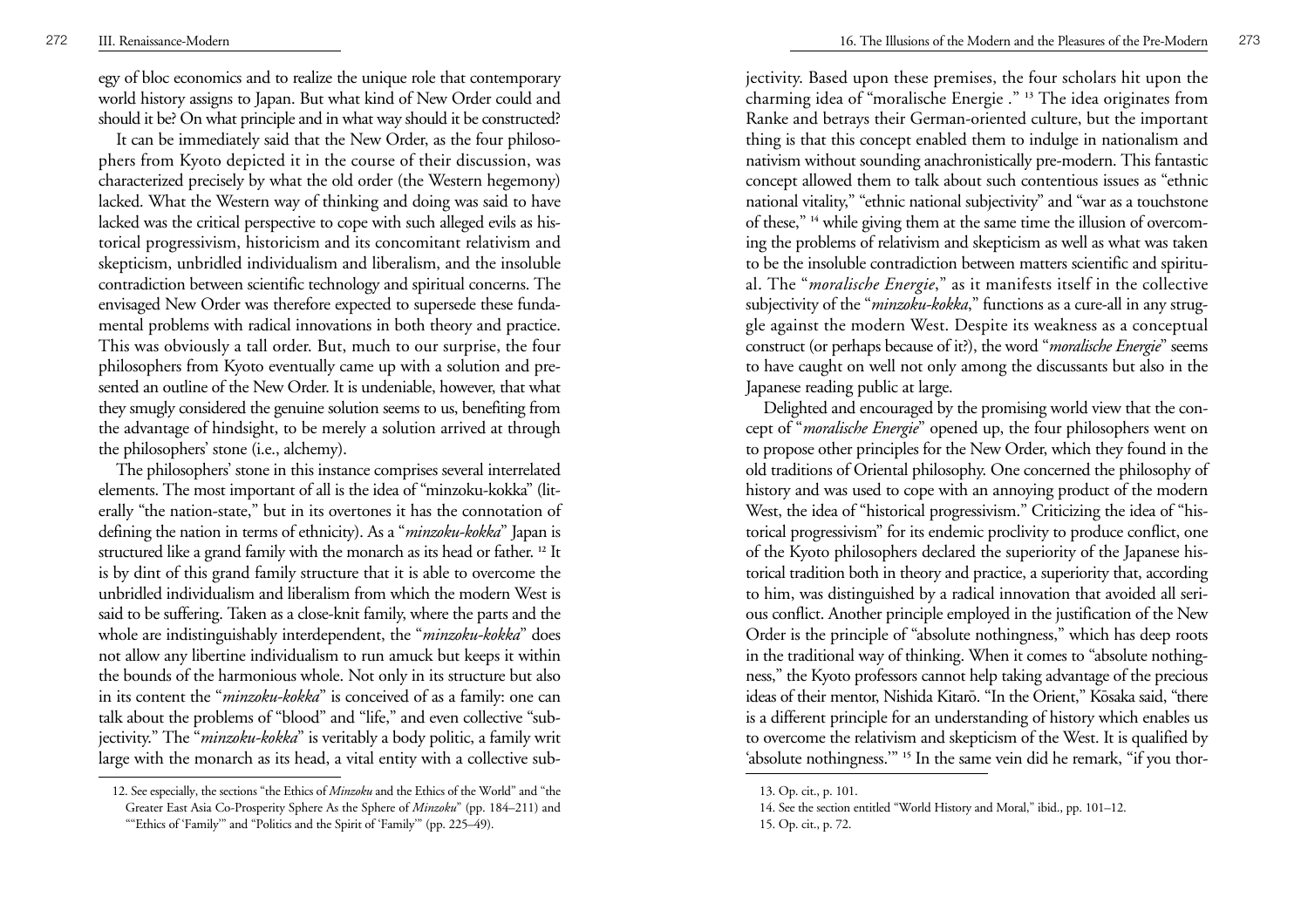oughly consider the problem of historicism, one discovers the base of the absolute origin, or 'absolute nothingness,' and thereby one can overcome mere historicism." **<sup>16</sup>**

Lastly but not least, the good old traditional principle of "the right man in the right place" is brought to bear on the envisaged New Order. **<sup>17</sup>** To render it as "the right man in the right place" will certainly miss the correct meaning. The idea is of a more hierarchical sort, the pecking order, and it would be more appropriate to render it as "to place a human being where he (naturally) belongs." As you can easily see, the idea was proposed in order to overcome another product of modern West, the idea of the equality of mankind, which the four philosophers came to find merely a formal principle lacking in universally validity. The modern West, they claimed, had made use of the idea of equal rights only where and when it was to its advantage, whereas their own supreme principle of "to place a human being where he (naturally) belongs" is based on the more enduring foundation of natural law or the rationality of nature. Be that as it may, we find it difficult not to be embarrassed when we come to see that this principle was conducive to the project of the socalled "Greater East Asia Co-Prosperity Sphere," where the different ethnic groups in that area were hierarchically placed on the arrant principle of ethnic or national discrimination. What the Japanese did in the name of this "Greater East Asia Co-Prosperity Sphere" served only as the confirmation of their ethnic national superiority.

Starting with the unique "historical self-consciousness," which the Japanese were privileged to enjoy through the workings of world history, the four Kyoto philosophers' discussion ended with the idea of "the Greater East Asia Co-Prosperity Sphere," whose backbone principles were fabricated, as we have seen, with typical pre-modern concepts and values. The evils unleashed by the modern West were assumed to be eradicated by the New Order (which was new only in name and in fact constituted by pre-modern ideas of traditional Japan). Counter-modernization or "overcoming modernity" was attempted by appealing atavistically to the pre-modern tradition. If Karl Löwith had had a chance to attend these symposia he would have said something like this: that Japan's "overcoming modernity" is a logical impossibility because "modern Japan" itself is a contradiction in terms. As a matter of fact, both projects (the modernization of Japan and the "overcoming modernity") were both envisaged on the same structural principle, which is none other than the monarchical system: the "*minzoku-kokka*" family with the monarch as its father. If the Meiji Restoration and its modernization were accom<sup>p</sup>lished by an edict of the monarch, the project of "the Greater East Asia Co-Prosperity Sphere" was also an idea saturated with similarly valorized ideas. In fine, should we be forced to label the movement of "overcoming modernity" as "postmodern," then we'd also have to say, after the fashion of Karl Löwith, that both modern and postmodern Japan are equally a contradiction in terms.

### *III*

Such were the conditions under which things modern and "beyond the modern" (if we can name the movement of "overcoming modernity" this way) were treated in the prewar and interwar period of Japan. One might be tempted to ask: what was the situation like in the postwar period, since one would expect it to be very much different from that in the previous times. In my view, however, the situation does not appear to have changed much. At least that is the case, I believe, insofar as spiritual modernization, or being spiritually modern, means committing oneself to the pursuit of such grand ideals as liberty and equality at the risk of one's life. Now these values, "liberty and equality," are specifically Western ones, which Löwith as well as Hegelians (of various denominations) would characterize as "historical" because these are regarded as the driving forces, typically human, that will propel the onward movement of history as the Western world takes it. But, as we have seen with Löwith and the Kyoto philosophers, these were precisely the ideals that were characteristically lacking in prewar and interwar Japan. The question we must address in this connection, then, is "were these modern ideals finally understood and accepted in postwar Japan, where democracy was the keyword under the American occupation?" Naturally there can be no definitive answer. For, not only understanding and acceptance are different things in general, but the question in particular even demands the digestion of the ideals.

<sup>16.</sup> Op. cit., p. 94.

<sup>17.</sup> Op. cit., p. 208.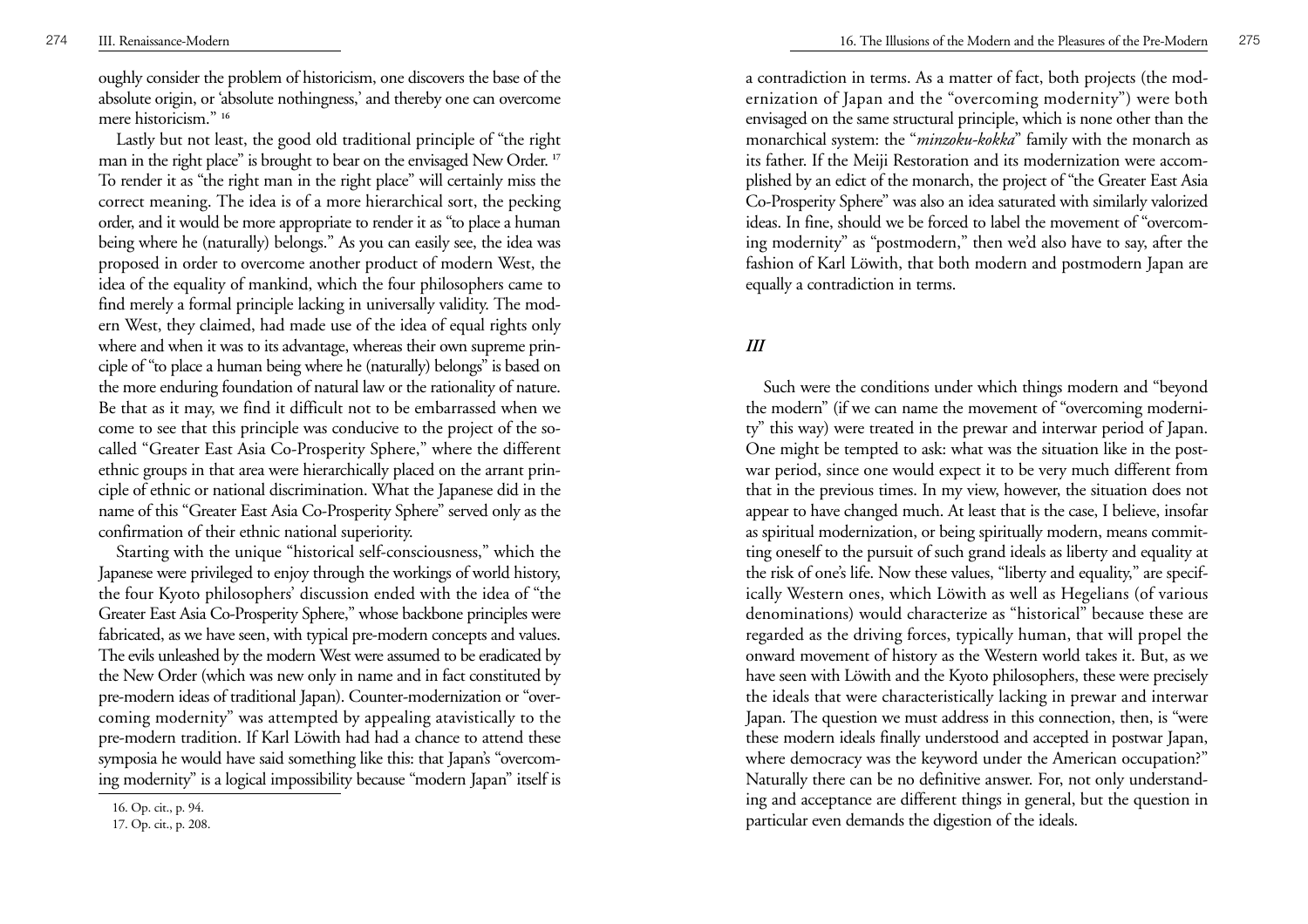But, as luck would have it, in 1959 there happened to arrive in Japan a witness testifying that the Japanese were not yet modern in the sense that they had yet to embrace the concept of history that is propelled by the ideals of liberty and equality. The man who stood witness to this state of affairs is, as you know, Alexandre Kojève (1902–68), a Russian émigré <sup>p</sup>hilosopher and interpreter of Hegel. Following Hegel's thought in his unique way through *Phenomenology of Spirit*, he came to a fascinating conclusion in 1948 that "the Hegelian-Marxist end of history was not yet to come, but was already present, here and now." **<sup>18</sup>** According to his theory, if "history" is a distinct story unfolded and realized by humans it must have its end in its double sense of the word. The end as an ideal is the driving force and thereby distinguishes the human being from other animals. But since "history" is a developmental process through which the human ideals are gradually brought into being, "history" has its logical end, its completion. Now, the ideals of liberty and equality, which stem from the distinguishing characteristic of human desire and function as the main driving force of modern history, seemed to Kojève in 1948 to be already realized in the United States. The United States represented a "classless society," one in which humans had become "post-historical animals" whose needs were in their essentials fulfilled and satisfied because they in theory no longer had to fight for liberty and equality. He therefore placed it in the "post-historical period," where the "American way of life" (as it was called symbolically) was paradigmatic, "the actual presence of the United States in the World prefiguring the 'eternal present' future of all of humanity." **<sup>19</sup>**

But in 1959, after a significant visit to Japan, Kojève was compelled to make what he called "a radical change of opinion on this point." **<sup>20</sup>** The "oriental" experience led him to write what is certain to remain one of the most fascinating accounts of the Japanese in the twentieth century.

There I was able to observe a Society that is one of a kind, because it alone has for almost three centuries experienced life at the "end of History"… "Post-historical" Japanese civilization undertook ways

diametrically opposed to the "American way." **<sup>21</sup>**

To characterize the way of life the "post-historical Japanese" are leading, he called it "snobbery," by which he apparently meant a kind of ritualistic formalism whose effectiveness toward human behavior, however, was stronger than that of such Western ideals as liberty and equality that had propelled its "historical" development. No doubt there was no longer in Japan any Religion, Morals or Politics in the "European" or "historical" sense of the word.

*Snobbery* in its pure form created disciplines negating the "natural" or "animal" given which in effectiveness far surpassed those that arose, in Japan or elsewhere, from "historical" Action—that is, from the warlike and revolutionary Fights or from forced Work. **<sup>22</sup>**

Whether his diagnosis of the Japanese as being "post-historical animals" holds true is less important than the fact that Kojève rightfully enough saw in Japanese society the lack of the "historical" sense as the West typically takes it, i.e., the "historical" sense in which humans will negate their natural given for the sake of such human ideals as equality and liberty. One may be tempted, as some actually are, to read in Kojève's account of the "post-historical" Japan a sort of theoretical justification for talking about a "postmodern" Japan. But I think there is neither rhyme nor reason for it. After all, Kojève was a perfectly good Hegelian and, as a complete Hegelian, his thought was strictly conditioned by the historical scope of his mentor, who had unfortunately entertained very little idea about the United States and no idea whatsoever about Japan. Coming to Japan, and embarrassed by what he had hardly expected, Kojève had merely to invent a different species of humans outside History, i.e., Western history. Should there be a student of Japanese postmodernism who seeks its theoretical foundation in Kojève's account of "post-historical" Japanese, she will therefore commit a blatant mistake. But Kojève was certainly right when he saw in the Japanese a different species of human beings which is unaccountable within the modern

<sup>18.</sup> A footnote to the second edition of his *Introduction to the Reading of Hegel*, trans. James H. Nichols, Jr. (New York: Cornell UP., 1969), p. 160.

<sup>19.</sup> Ibid., p. 161.

<sup>20.</sup> Loc. cit.

<sup>21.</sup> Loc. cit. 22. Ibid., p. 162.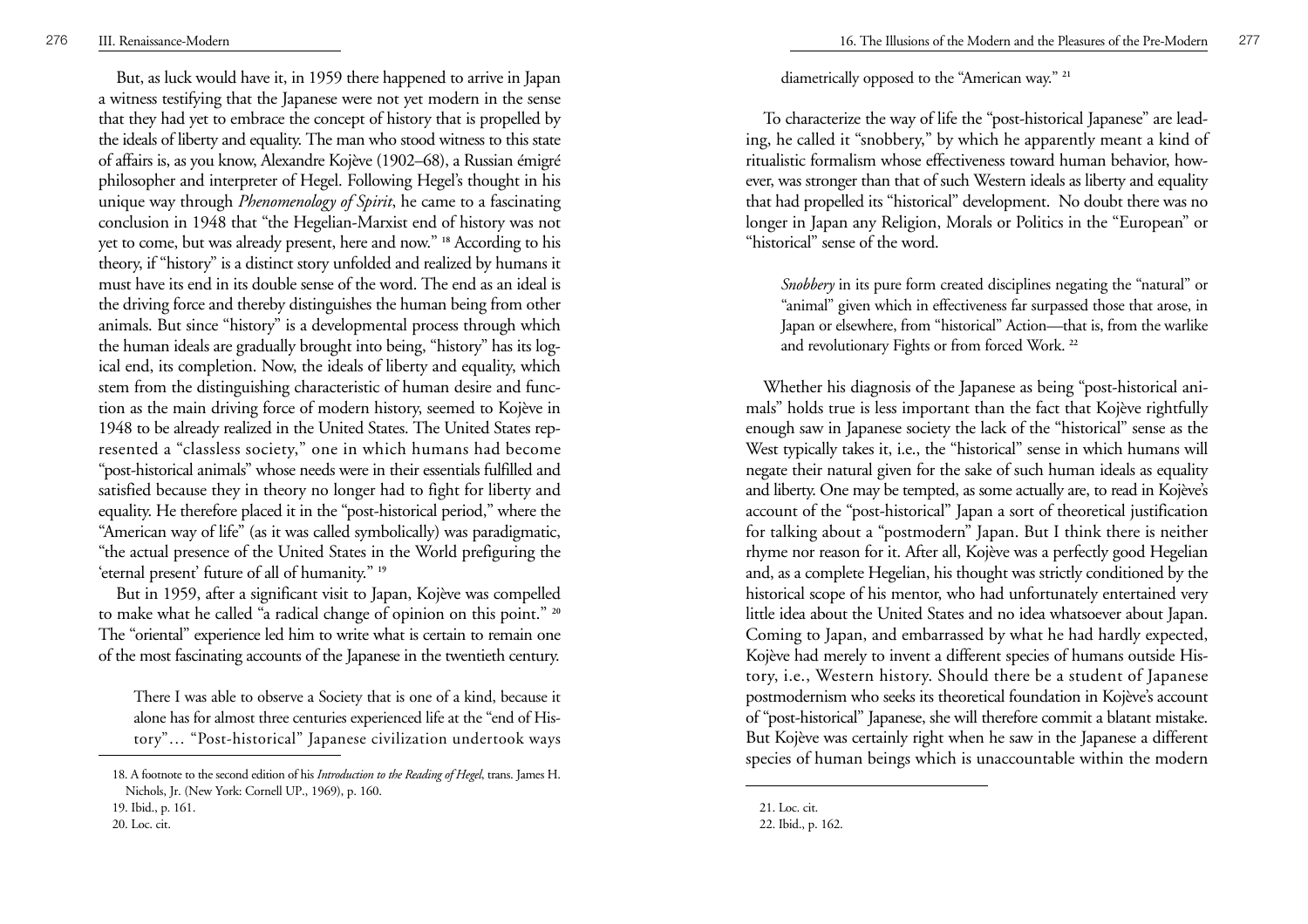Western conceptual framework of history. **<sup>23</sup>**

Despite the half-a-century experience of democracy, the politico-cultural forces of collectivism and nativism, what I call "pre-modern" traditions, which informed the national bases of modern Japan do not seem to be inactive. Not that the sovereignty of the people and the basic human rights or the principle of equality have not been sufficiently understood. On the contrary, it is difficult to find any country in the postwar period where these fundamental ideas of democracy have been so thoroughly and so quickly learnt. From one perspective, it was the unintended completion of the modernization of Japan. For it was during the postwar decades that the spiritual modernization, which had been cautiously kept out of the Japanese modern project, was finally and quite abruptly carried through. Perhaps the problem is rather the very speed with which these fundamentals were inculcated and even swallowed. Enlarging upon the model of Freud's concept of "unconscious," scholars in the humanities are often talking of "political unconscious" or "cultural unconscious." In my understanding, such an idea of the politico-cultural unconscious helps to explain the all-powerful and yet invisible forces of collectivism and nativism with which the modern Japanese otherwise enlightened mentality is, of only on rare occasions, carried away. Deep within the cultural unconscious of the modern Japanese there still lurks the powerful pre-modern sensibility. Instances that demonstrate the existence and power of this undercurrent are numerous and varying in degrees. Of these, one of the most outstanding that has ever happened in recent times was the collapse and death of the last Emperor Showa, or better known as Emperor Hirohito.

Emperor Hirohito died on January 7, 1989. The ritual of burial, as the author of *In the Realm of A Dying Emperor* (1991) describes it, could not be performed without reference to the double structure of modern Japan.

From the instant of his death to the staging of his burial some forty days later, the state choreographed an elaborate dance representing constitu16. The Illusions of the Modern and the Pleasures of the Pre-Modern 279

tionality and mystery. Western modernity and Eastern tradition. The dance had to suggest a history at once progressive and alluring, glossing adroitly over the interlude of war to elaborate the forty years of postwar prosperity. **<sup>24</sup>**

But what was most impressive to the native Japanese as well as to the foreigners was the behavior of the whole society, which literally came to a halt and standstill for over four months from his collapse on September 19, 1988 through his death on January 7, 1989. "Daily reverential reporting on the body of the emperor throughout the island nation both provoked and reinforced a massively orchestrated exercise in 'selfrestraint,' or *jishuku*, a newly popularized word." **<sup>25</sup>** In the national promotion of "self-restraint" innumerable activities and conducts, daily or otherwise, fell victim one after another to the pressure of collectivism, ranging from the use of felicitous wording such as "nice day" from commercials, and of alcohol from political fund-raisers, seasonal neighborhood festivals, weddings etc., etc. Among those who stood an eyewitness to these abstemious behaviors under the shadow of the Emperor's imminent death, I believe I was not alone at that time in being reminded of the myth of the Arthurian legend in medieval Europe, the dying king with the corresponding mortal effects on all that surround him, from nature, the realm and cities to his people.

Now this was as recent as 1989, when people in Japan took it for granted that they were on the right track through modernity and even, as some fancied that way, post-modernity, carrying with them the modern passports of democracy, capitalism and scientific technology. But then, suddenly and willy-nilly, they were forced to recognize the existence at subconscious level of a totally different dimension that rejects all the essential passports for modernity. In a way, it was a forced recognition of what an eminent scholar of Japanese culture calls the two "different temporalities," <sup>26</sup> whose clash lay at the heart of Japan's modern experience: one the unchanging that approaches eternity, the other the fast changing that belongs to capitalism. And it may come as no surprise if these

<sup>23.</sup> As for Kojève and Japan, see Alan Wolfe, "Suicide and Japanese Postmodern: A Postnarrative Paradigm?" in *Postmodernism and Japan,* eds. Masao Miyoshi & H. D. Harootunian (Durham & London: Duke UP., 1989), pp. 220–22. See also, Shadia B. Drury, *Alexandre Kojève* (Macmillan, 1994), pp. 53–56.

<sup>24.</sup> Norma Field, *In the Realm of A Dying Emperor* (New York: Vintage Books, 1991), p. 20. 25. Ibid., p. 21.

<sup>26.</sup> Harry Harootunian, *Overcome by Modernity: History, Culture, and Community in Interwar Japan* (Princeton UP., 2000), p. xxiv.